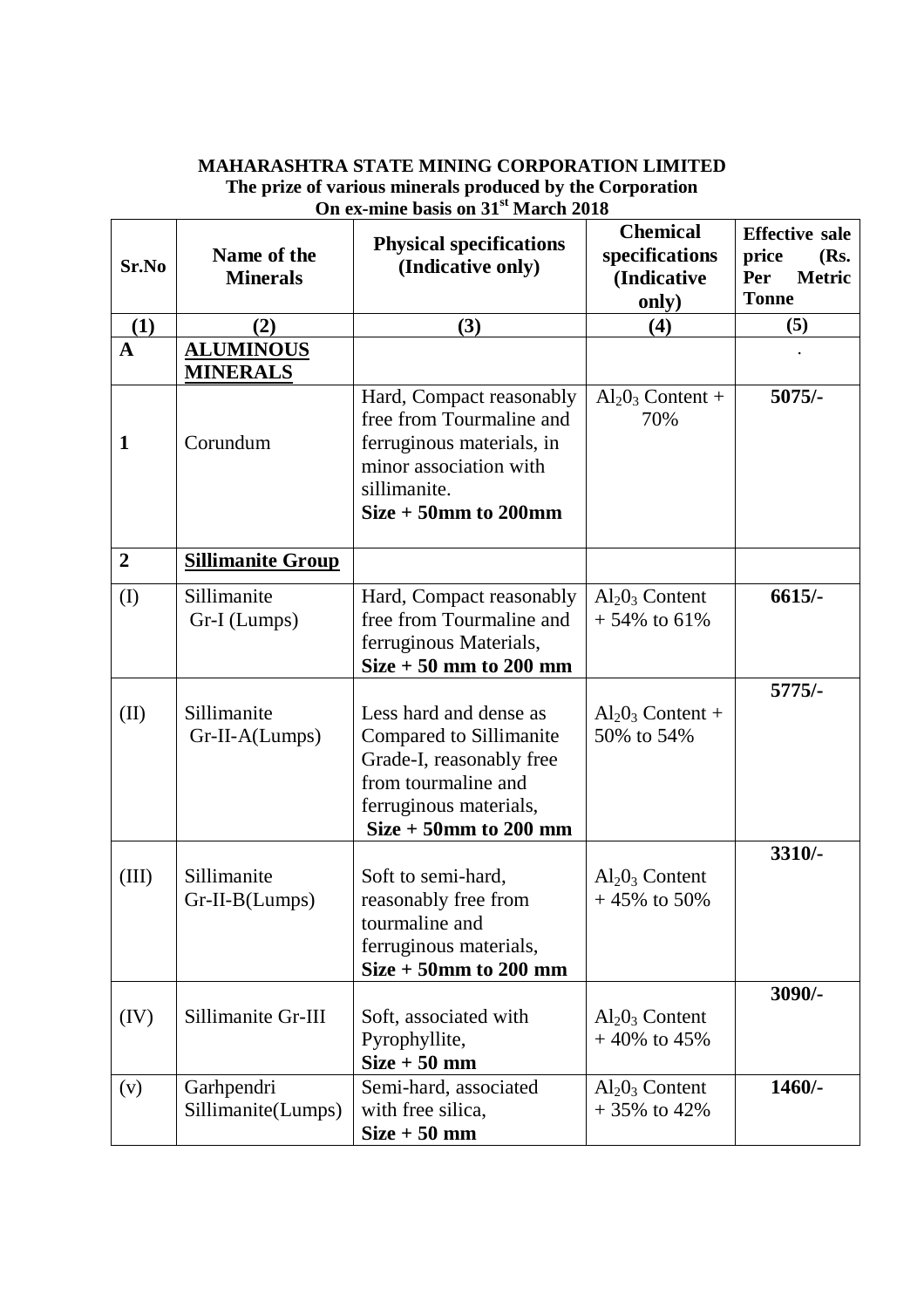| Sr.No                   | Name of the<br><b>Minerals</b>      | <b>Physical specifications</b><br>(Indicative only)                                                                                                            | <b>Chemical</b><br>specifications<br>(Indicative<br>only) | Effective sale<br>price (Rs. Per<br><b>Metric Tonne</b> |
|-------------------------|-------------------------------------|----------------------------------------------------------------------------------------------------------------------------------------------------------------|-----------------------------------------------------------|---------------------------------------------------------|
| (1)                     | (2)                                 | (3)                                                                                                                                                            | (4)                                                       | (5)                                                     |
| $\overline{\mathbf{3}}$ | <b>Submarginal</b><br>Grades        |                                                                                                                                                                |                                                           |                                                         |
| (i)                     | Sillimanite Chilly<br>Grade-I       | Chilly generated during<br>Sizing /sorting of<br>Sillimanite Gr-I partially<br>containing tourmaline<br>pieces,<br>Size 20 mm to 50 mm                         | $Al_2O_3$ Content<br>$+50\%$ to 55%                       | 4430                                                    |
| (ii)                    | Sillimanite Chilly<br>$Gr-II$       | Chilly generated during<br>sizing/sorting of<br>Sillimanite Gr-II<br>reasonably free from<br>pieces of Pyrophyllite $\&$<br>Tourmaline,<br>Size 20 mm to 50 mm | $Al_2O_3$ Content +<br>45% to 50%                         | 3825                                                    |
| (iii)                   | Unsorted<br>Sillimanite Chilly      | Chilly mixed with pieces<br>of Pyrophyllite &<br>Tourmaline,<br>Size 5 mm to 50 mm                                                                             | $Al_2O_3$ Content +<br>40% to 45 %                        | 2315                                                    |
| (iv)                    | Corundum Rejects                    | Contaminated with<br>Tourmaline and<br>ferruginous material.                                                                                                   | Not Specified                                             | $1151/-$                                                |
| (v)                     | Sillimanite<br>Rejects(Lumps)       | Contaminated with<br>Tourmaline and<br>ferruginous materials,<br>$Size + 50$ mm                                                                                | Not specified                                             | $1870/-$                                                |
| $\overline{\mathbf{4}}$ | <b>PYROPHYLLITE</b><br><b>GROUP</b> |                                                                                                                                                                |                                                           |                                                         |
| (i)                     | Pyrophyllite                        | Friable, in association<br>with disseminated grains<br>of Sillimanite reasonably<br>free from tourmaline $\&$<br>Mica.<br>$Size + 50$ mm to 200 mm             | $Al_2O_3$ Content<br>$+30\%$ to 40%                       | $825/-$                                                 |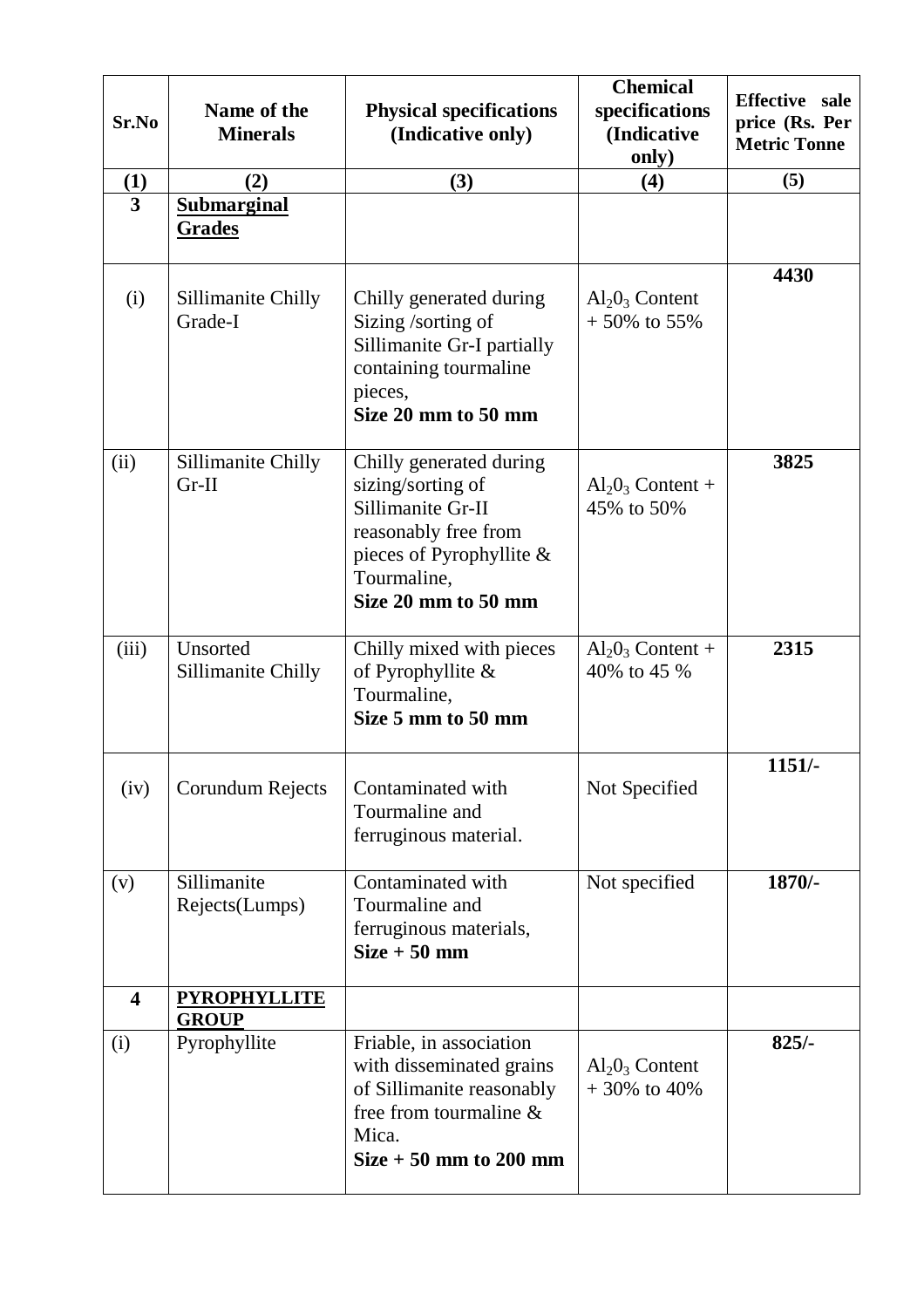| Sr.No                                     | Name of the<br><b>Minerals</b>                                   | <b>Physical specifications</b><br>(Indicative only)                                                                                          | <b>Chemical</b><br>specifications    | <b>Effective</b><br>sale<br>price (Rs. Per |
|-------------------------------------------|------------------------------------------------------------------|----------------------------------------------------------------------------------------------------------------------------------------------|--------------------------------------|--------------------------------------------|
|                                           |                                                                  |                                                                                                                                              | (Indicative only)                    | <b>Metric Tonne</b>                        |
| (1)                                       | (2)                                                              | (3)                                                                                                                                          | (4)                                  | (5)                                        |
| $\overline{\mathbf{5}}$<br>$\overline{i}$ | <b>KYANITE GROUP</b><br>Kyanite Special<br>Grade                 | Lumps, Hard, compact $\&$<br>massive reasonably free<br>from Tourmaline, Mica,<br>Quartz contamination.                                      | Plus 58% & upto<br>62% $Al_2O_3$     | $2420/-$                                   |
| $\mathbf{ii}$                             | Kyanite Gr-I                                                     | Lumps, Hard, Compact &<br>Massive reasonably free<br>from Tourmaline, Mica<br>Quartz contamination.                                          | Plus $55\%$ & up<br>to 58% $Al_2O_3$ | $2090/-$                                   |
| iii)                                      | Kyanite Gr-II-A                                                  | Lumps, Hard, reasonably<br>free from Tourmaline, but<br>associated with Mica &<br>Quartz                                                     | Plus $50\%$ & up<br>to 55% $Al_2O_3$ | 1430/-                                     |
| iv)                                       | Kyanite Gr-II-B                                                  | Lumps, Hard, contaminated<br>with some tourmaline,<br>Mica, and Quartz etc.                                                                  | Plus $50\%$ & up<br>to 55% $Al_2O_3$ | 880/-                                      |
| vi)                                       | Kyanite Gr-III-A                                                 | Lumps, Hard, reasonably<br>free from tourmaline, but<br>associated with mica and<br>quartz contamination.                                    | Plus 45 % to up<br>to 50 % Al2O3     | 880/-                                      |
| vii)                                      | Kyanite Gr-III-B                                                 | Lumps, Hard, contaminated<br>with tourmaline, Mica, and<br>Quartz etc.                                                                       | Not Specified                        | 1200/-                                     |
| viii)                                     | <b>Kyanite Low Grade</b>                                         | Lumps, Contaminated with<br>Mica Quartz etc. &<br>reasonably free from<br>tourmaline.                                                        | Plus 40% & up<br>to 45% $Al_2O_3$    | $440/-$                                    |
| ix)                                       | Kyanite unsorted<br>chilly<br>$(-50 \text{ mm} + 20 \text{ mm})$ | Unsorted small pieces,<br>mixed with Tourmaline,<br>Mica, Quartz                                                                             | Plus $50\%$ & up<br>to 55% $Al_2O_3$ | 880/-                                      |
| X)                                        | Kyanite unsorted<br>Chilly<br>$(-50 \text{ mm} + 20 \text{ mm})$ | Unsorted small pieces,<br>mixed with Tourmaline,<br>Mica, Quartz & ferruginous<br>coating                                                    | Plus $45\%$ & up<br>to 50% $Al_2O_3$ | 550/-                                      |
| xi)                                       | Pyrophyllite                                                     | Friable, in association with<br>disseminated grains of<br>Sillimanite reasonably free<br>from tourmaline & Mica.<br>$Size + 50$ mm to 200 mm | $Al_2O_3$ Content<br>$+30\%$ to 40%  | $825/-$                                    |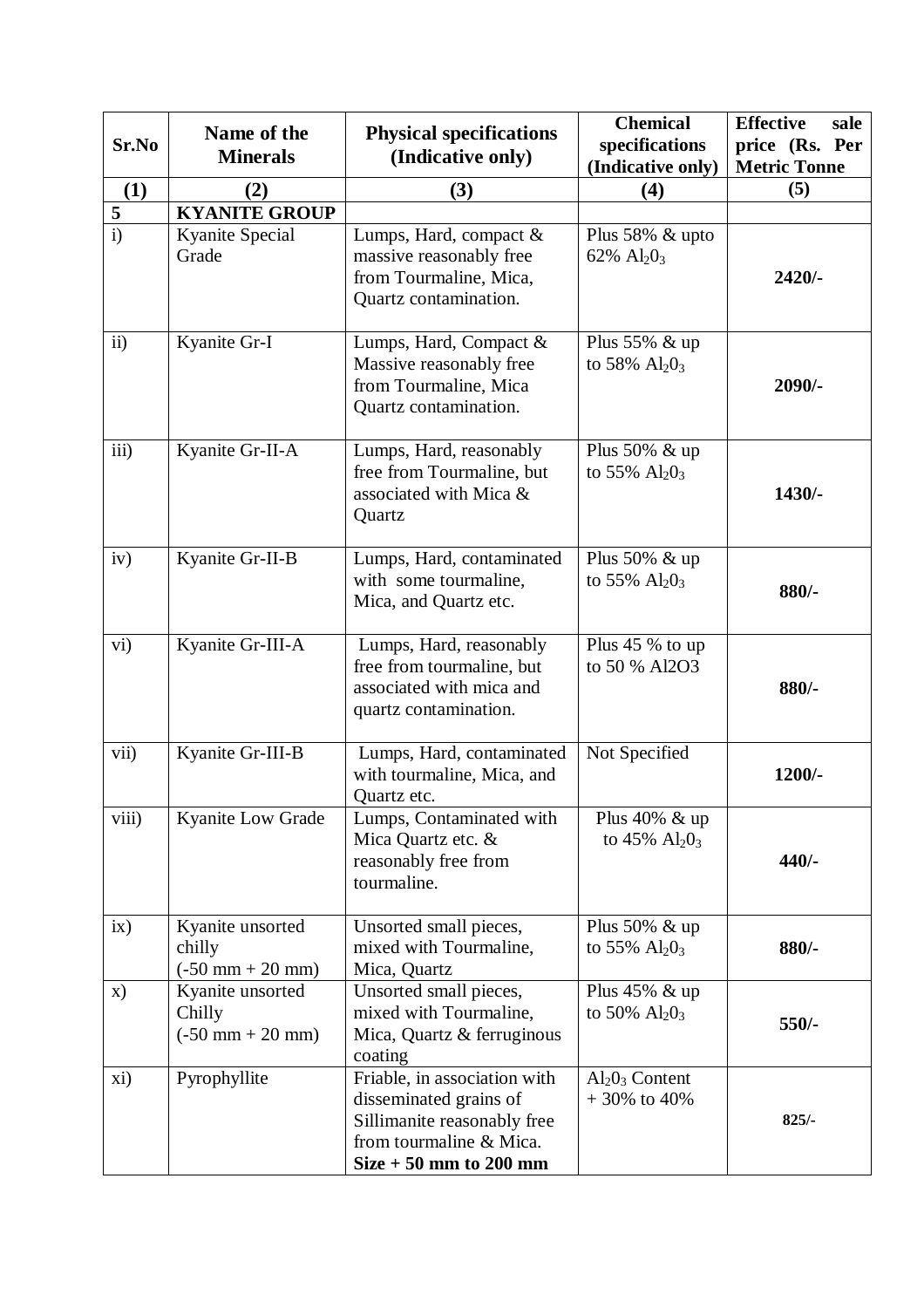| Sr.No | Name of the<br><b>Minerals</b>   | <b>Physical specifications</b><br>(Indicative only)                                                                    | <b>Chemical</b><br>specifications<br>(Indicative<br>only) | <b>Effective</b><br>sale<br>price (Rs. Per<br><b>Metric Tonne</b> |
|-------|----------------------------------|------------------------------------------------------------------------------------------------------------------------|-----------------------------------------------------------|-------------------------------------------------------------------|
| (1)   | (2)                              | (3)                                                                                                                    | (4)                                                       | (6)                                                               |
|       | <b>IRON ORE</b><br><b>GROUP</b>  |                                                                                                                        |                                                           |                                                                   |
| (i)   | Iron Ore Lumps                   | Lumps $+10$ mm to 50<br>mm                                                                                             | $Fe + 50\%$ to<br>57% TiO <sub>2</sub> –<br>12% to 18%    | 2280/-                                                            |
| (ii)  | Iron Ore Chilly                  | 5 to 10 mm Size<br>contaminated with<br>farraginous claye material                                                     | Fe + 48 % to<br>55 % Tio2 -<br>10% to 15%                 | $470/-$                                                           |
| (iii) | Iron Ore Dust<br>Fines           | $0$ to $-10$ mm Size                                                                                                   |                                                           | $425/-$                                                           |
|       | <b>LIMESTONE</b><br><b>GROUP</b> |                                                                                                                        |                                                           |                                                                   |
| (i)   | Limestone<br>Grade-I             | Lumps $(60 \text{mm}$ to $100 \text{mm})$<br>or $(75 \text{ mm to } 125 \text{ mm})$ or<br>Lumps as per<br>Requirement | Sio2 plus Mgo<br>up to 10% Cao<br>48% to 52%              | $214/-$                                                           |
| (ii)  | Limestone<br>Grade -II           | Lumps (60mm to 100 mm<br><b>OR</b><br>$(75mm)$ to 125 mm)<br><b>OR</b><br>Lumps as per Requirement                     | Sio2 Plus Mgo<br>more than $+10$<br>Cao 45% min.          | $130/-$                                                           |
| (iii) | Limestone<br>Rejects             | Generated during sizing &<br>grading of Limestone<br>contaminated with<br>Murrum & calcareous<br>materials             | Not specified                                             | $90/-$                                                            |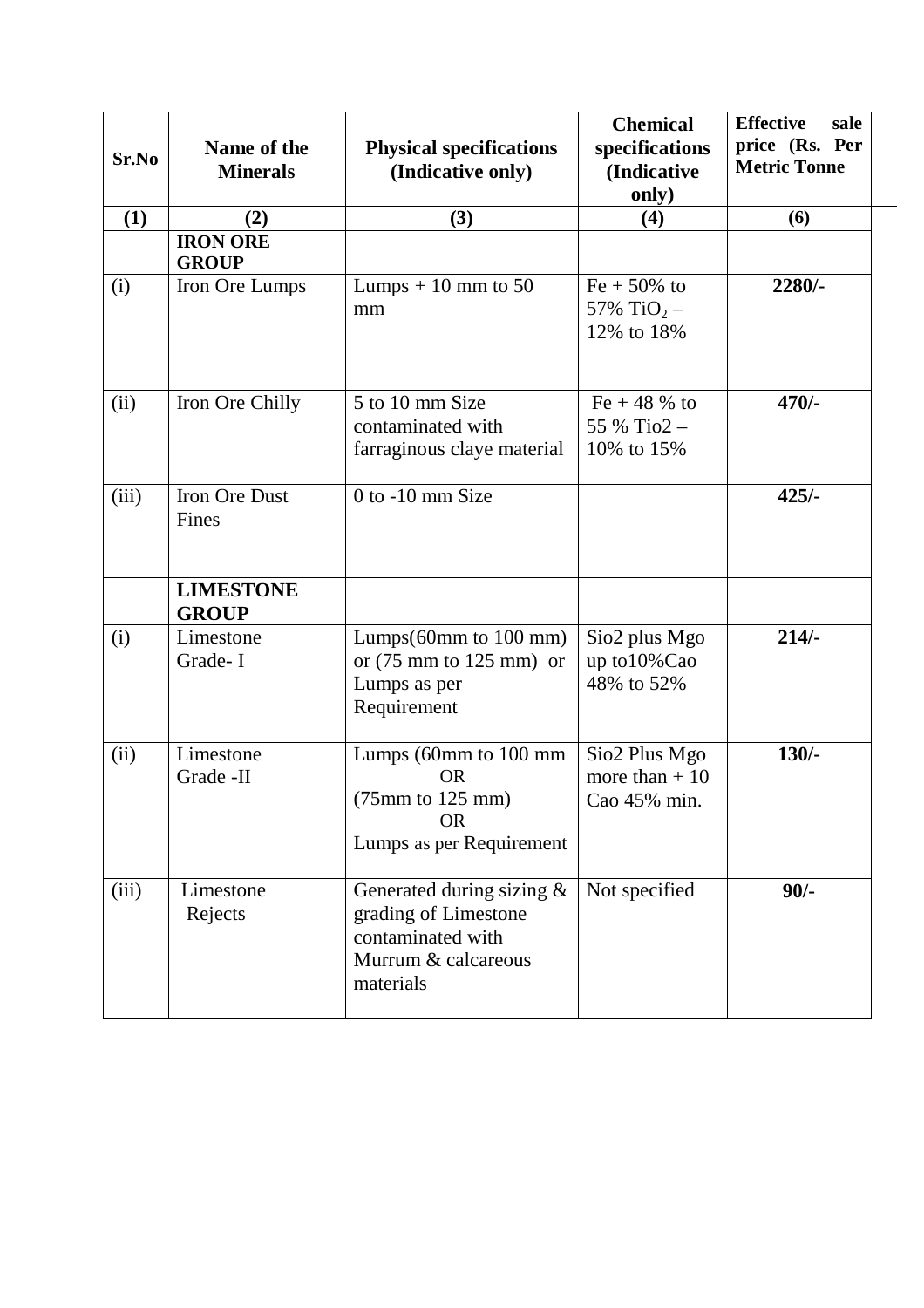| Sr.No | Name of the<br><b>Minerals</b>      | <b>Physical specifications</b><br>(Indicative only)                                                                                                                                                                                                                                      | <b>Chemical</b><br>specifications<br>(Indicative<br>only) | <b>Effective</b><br>sale<br>price<br>(Rs.<br>Per<br><b>Metric</b><br><b>Tonne</b> |
|-------|-------------------------------------|------------------------------------------------------------------------------------------------------------------------------------------------------------------------------------------------------------------------------------------------------------------------------------------|-----------------------------------------------------------|-----------------------------------------------------------------------------------|
| (1)   | (2)                                 | (3)                                                                                                                                                                                                                                                                                      | (4)                                                       | (6)                                                                               |
| (i)   | <b>White Dolomite</b><br>Lumps      | Hard & Compact, white in<br>colour free from<br>contamination viz<br>serpentine, clayey,<br>siliceous skin.<br>(Size 50 mm to 150 mm)                                                                                                                                                    | $Sio2$ plus 2.5<br>$%$ , MgO +<br>18% Cao<br>around 30%   | $470/-$                                                                           |
| (ii)  | Off White/Grayish<br>Dolomite Lumps | Off-White, gray in colour,<br>hard & compact,<br>$(Size 50 mm + 150 mm)$                                                                                                                                                                                                                 | Sio2 plus $2\%$ ,<br>$MgO + 18%$<br>Cao around<br>30%     | $400/-$                                                                           |
| (iii) | Dolomite Chips                      | White, Off white, grayish,<br>greenish unsorted chips<br>Size - 50 mm.                                                                                                                                                                                                                   |                                                           | $195/-$                                                                           |
| (iv)  | Dolomite Reject                     | Contaminated with<br>serpentine & low grade<br>amorphous Dolomite<br>intermixed with unsorted<br>chips, sub-marginal<br>grades of Minerals<br>generated during face-<br>cleaning & Sizing of<br>ROM, but free from<br>micaceous material, clay<br>overburden etc.<br>(Size up to 150 mm) |                                                           | $325/-$                                                                           |
| (v)   | Mineralized waste<br>(Dolomite)     | Contaminated<br>residual/fraction, after<br>gradation of all grades of<br>Dolomite & Dolomite<br>Rejects, chips generated<br>during face-cleaning.<br>(Size below 50 mm)                                                                                                                 |                                                           | $250/-$                                                                           |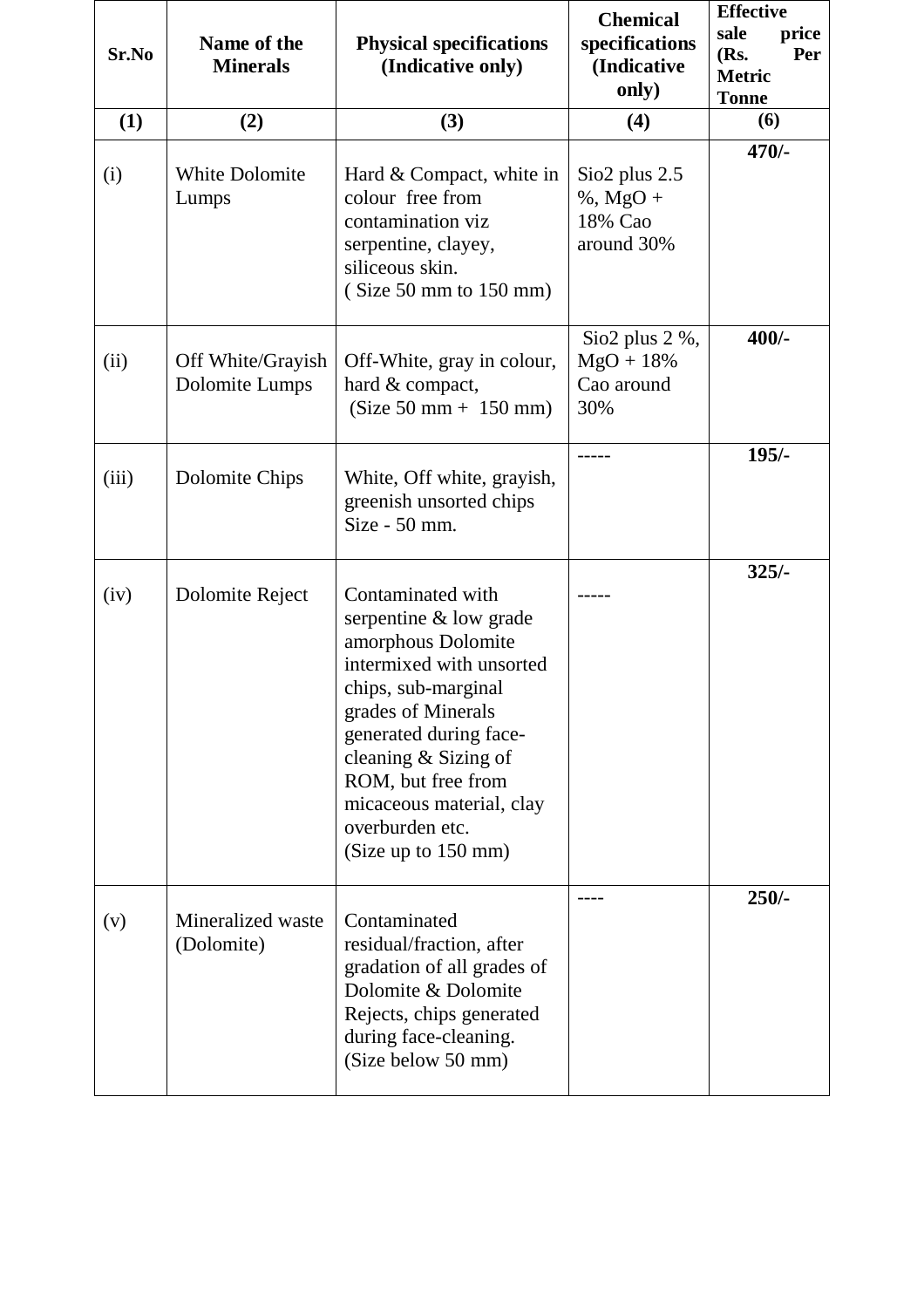| Sr<br><b>No</b> | Name<br>0f<br>the<br><b>Minerals</b> | Physical<br>Specifications<br>(Indicative only)           | Chemical<br>Spefications<br>(Indicative only) | <b>Effective sale</b><br>price (Rs. Per<br><b>Metric Tonne</b> |
|-----------------|--------------------------------------|-----------------------------------------------------------|-----------------------------------------------|----------------------------------------------------------------|
|                 | <b>FLUORSPAR</b>                     |                                                           |                                               |                                                                |
| 1               | <b>Fluorspar Lumps</b>               | Plus 25 mm Lumps                                          | Plus 85 % $CaF2$                              | 14020/-                                                        |
| $\overline{2}$  | <b>Fluorspar Lumps</b>               | Plus 25 mm Lumps                                          | Plus 80 % to 85 % CaF2                        | 14650/-                                                        |
| 3               | <b>Fluorspar Lumps</b>               | Plus 25 mm to 80 mm Lumps<br>or small as per availability | Plus 75 % to 80 % CaF2                        | 10700/-                                                        |
| 4               | <b>Fluorspar Lumps</b>               | Plus 25 mm to 80 mm Lumps<br>or small as per availability | Plus 70 % to 75 % CaF2                        | $9250/-$                                                       |
| 5               | Fluorspar Lumps                      | Plus 25 mm to 80 mm Lumps<br>or small as per availability | Plus 65 % to 70 % CaF2                        | 8750/-                                                         |
| 6               | Fluorspar Lumps                      | Plus 25 mm to 80 mm Lumps<br>or small as per availability | Plus 60 % to 65 % CaF2                        | 8250/-                                                         |
| $\overline{7}$  | Fluorspar Lumps                      | Plus 25 mm to 80 mm Lumps<br>or small as per availability | Plus 55 % to 60 % CaF2                        | 6450/-                                                         |
| 8               | <b>Fluorspar Lumps</b>               | Plus 25 mm to 80 mm Lumps<br>or small as per availability | Plus 50 % to 55 % CaF2                        | 5950/-                                                         |
| 9               | <b>Fluorspar Lumps</b>               | Plus 25 mm to 80 mm Lumps<br>or small as per availability | Plus 45 % to 50 % CaF2                        | 5600/-                                                         |
| 10              | Fluorspar Lumps                      | Plus 25 mm to 80 mm Lumps<br>or small as per availability | Plus 40 % to 45 % CaF2                        | 4750/-                                                         |
| 11              | Fluorspar Lumps                      | Free size as per availability<br>up to 150 mm             | Plus 35 % to 40 % CaF2                        | 3250/-                                                         |
| 12              | <b>Fluorspar Lumps</b>               | Free size as per availability                             | Plus 30 % to 35 % CaF2                        | 1500/-                                                         |
| 13              | <b>Fluorspar Lumps</b>               | Free size as per availability                             | Plus 25 % to 30 % CaF2                        | 1350/-                                                         |